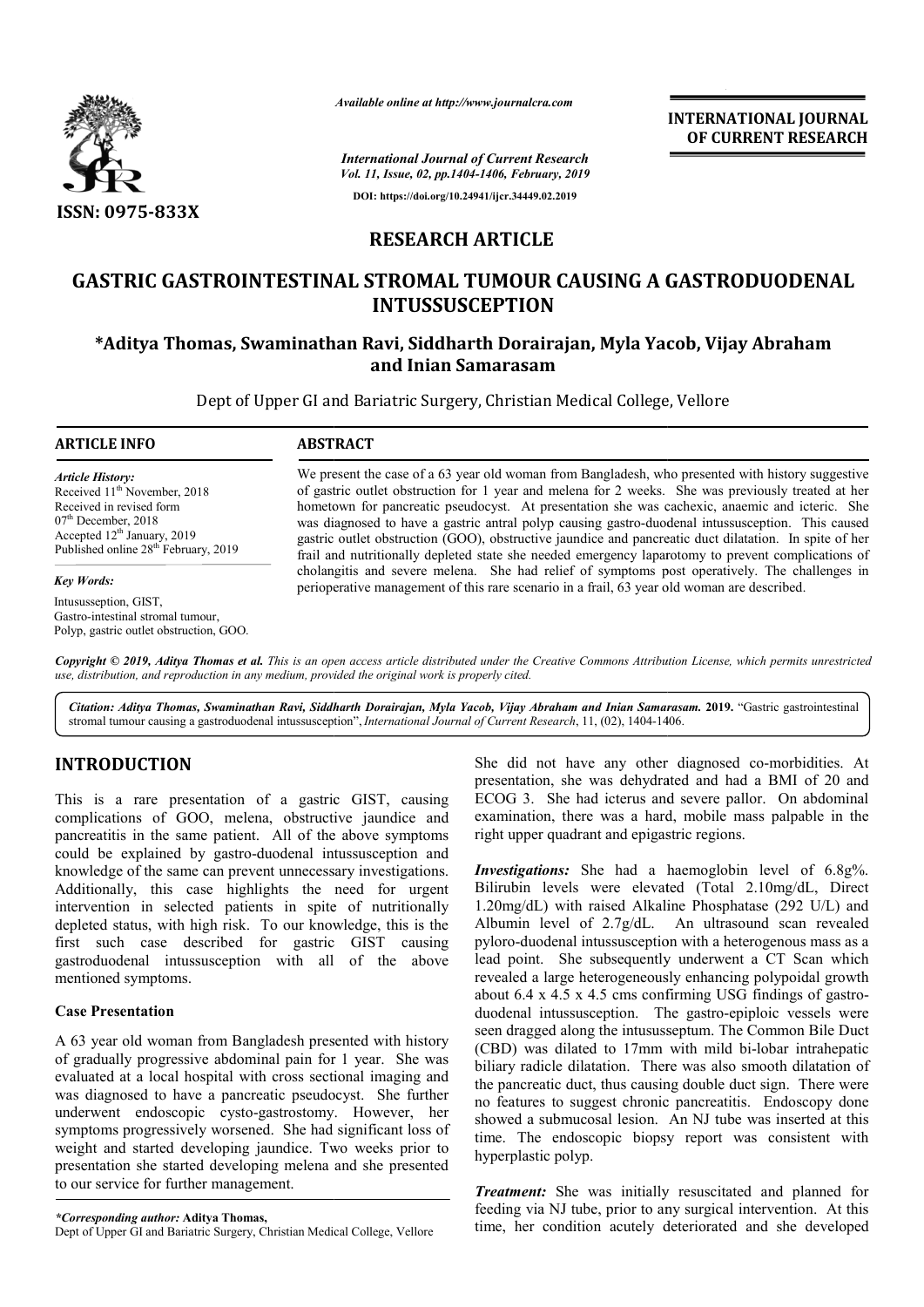hypotension. She was shifted to the high dependency unit for monitoring and required ionotropic supports. Blood culture was positive for E.Coli, Morganella Morgagni and Non fermenting gram negative bacilli. Liver function tests were grossly deranged with Total Bilirubin level of 7.01 (Direct 5.55) and SGOT of 3707 and SGPT of 3466. She also had several episodes of melena requiring multiple blood transfusions. Antibiotics were initiated according to sensitivity. Total Parenteral Nutrition (TPN) was withheld in view of altered liver function tests. After counselling the family, we proceeded with emergency laparotomy and exploration. Intraoperatively, the polyp was situated in the D4 segment of the duodenum. It was possible to manually push the polyp into the stomach, where it was felt to arise from the posterior wall of the antrum. A horizontal gastrotomy was made on the anterior wall of the stomach and the polyp was identified. An open gastro-intestinal stapler (Medtronic DST series GIA 100mm stapler (4.8mm thickness staples) was fired across the base of the polyp, which was oversewn with 3-0 polypropylene continuous sutures. The gastrotomy was closed with 3-0 polypropylene continuous sutures. The nasojejunal tube was retained and no feeding jejunostomy was done. On manual exploration, no other polyps were detected in the rest of the GI tract.

*Outcome and Follow-up:* In the post-operative period, she developed large volume melena on the  $3<sup>rd</sup>$  post-operative day with haemoglobin levels dropping to 5.8g%, requiring blood transfusion. She was managed conservatively for the same and melena subsided on its own. She was started on oral feeds by the  $7<sup>th</sup>$  post-operative day and the NJ tube was removed. She had persistent hypokalemia and hypomagnesemia in the postoperative period which required IV corrections. At time of discharge total bilirubin had dropped to 1.97 mg/dL (direct 1.53mg/dL) with alkaline phosphatase of 154 U/L. She was tolerating a normal diet.

**Table 1. Determining aggressive behaviour in GIST. From Fletcher** *et al*

| Risk              | Size       | Mitotic Count    |  |
|-------------------|------------|------------------|--|
| Very low risk     | $<$ 2 cm   | $<$ 5.50HPF      |  |
| Low risk          | $2-5cm$    | $<$ 5/50 HPF     |  |
| Intermediate risk | $<$ 5 $cm$ | 6-10/50 HPF      |  |
|                   | $5-10cm$   | $<$ 5/50 HPF     |  |
| High risk         | >5cm       | $>5/50$ HPF      |  |
|                   | >10cm      | Any mitotic rate |  |
|                   | Any size   | $>10/50$ HPF     |  |

The final histopathology report was consistent with GIST (low risk category), mixed type (spindle cell and epitheloid), positive for CD-117 and DOG-1 markers. The maximum tumour size was 8.3cm and it had a mitotic activity of 3- 4/50HPF. In view of poor but improving nutritional status, Imatinib therapy was decided to be initiated after 2 months.

# **DISCUSSION**

Intussusception is defined as the invagination of one segment of the intestine to another adjacent segment (Stubenbord, 1970). Gastroduodenal intussusception is relatively rare and accounts for 10% of all intussusception cases (Stubenbord, 1970). To the best of our knowledge, 9 cases are reported in literature with GIST presenting as gastric outlet obstruction, melena or pancreatitis (Yildiz, 2016; Chan, 2009; Adjepong, 2006; Jameel, 2017; PBB, 2015; Rittenhouse, 2013; Gyedu,

2011; Siam, 2008 and The Korean Society of Gastroenterology, 2017). This is the first time a case has been reported of a gastric pedunculated GIST, causing gastroduodenal intussusception, GOO, obstructive jaundice, pancreatitis and melena. GIST is the most common mesenchymal tumour of the GI tract (Hirota, 1998). It considered to originate from the interstitial cells of Cajal, which are thought to play a role in propagation of slow wave gut peristalsis (Hirota, 1998). While it is found throughout the GI tract, the most common location is the stomach (50-60%), followed by the small intestine  $(20-25\%)$ , rectum  $(5\%)$  and oesophagus (2%) (Corless, 2004; Tran, 2005; Osada, 2007 and Joensuu, 2006). All GISTs are considered to have some ability to metastasize. Fletcher *et al* characterised the malignant potential of GISTs and established primary tumour size and mitotic figures per high power field as the best indicators to determine prognosis (Fletcher, 2002). The treatment of any intussusception involves removal of its lead point, if present. The affected part of the intestine may need to be excised if there are features of unviability or necrosis. The treatment of GIST involves wide local excision to achieve negative margins. This is facilitated by the tumour's propensity to grow outward rather than submucosally (Sokolich, 2009). It is of note that an R0 resection does not necessarily confer a worse prognosis as far as progression free or overall survival is concerned (DeMatteo, 2000). Recurrence in GIST seems to be determined more by tumour size and mitotic index (DeMatteo, 2000). Metastasis is by haematogenous spread, most commonly to the liver and peritoneum. Lymphatic spread is an uncommon feature and lymph node dissection is undertaken in the rare patient that presents with lymphatic metastasis (Corless, 2004). Tyrosine kinase receptor inhibitors Imatinib and the second-line drug Sunitinib are recommended in the adjuvant setting to prevent recurrence, even in R0 resection (Demetri, 2006 and Dematteo, 2009).

*Learning Points:* GIST can have a varied means of presentation, and, as in this case, can have several classical clinical symptoms at the same time. Any mass in the upper GI tract with history of bleeding related complications should raise the suspicion of GIST. The pedunculated nature of some of these tumours can lead to waxing and waning of obstructive symptoms.

### **Conflict of Interest**

There have been no sources of funding for this project, institutional or otherwise. The authors do not have any conflict of interest through a financial incentive or through a commercial organization with interest in the research reported.

## **REFERENCES**

- Adjepong, S.E., Parameswaran, R., Perry, A., Mathews, R., Jones, R., Butterworth, J.R., *et al*. 2006. Gastroduodenal intussusception due to gastrointestinal stromal tumor (GIST) treated by laparoscopic billroth II distal gastrectomy. Surg Laparosc Endosc Percutan Tech., 16(4):245–7.
- Chan, C.T.Y., Wong, S.K.H., Ping Tai, Y., Li, M.K.W. 2009. Endo-laparoscopic Reduction and Resection of Gastroduodenal Intussuception of Gastrointestinal Stromal Tumor (GIST): A Synchronous Endoscopic and Laparoscopic Treatment. *Surg Laparosc Endosc Percutan Tech*. 19(3):e100.